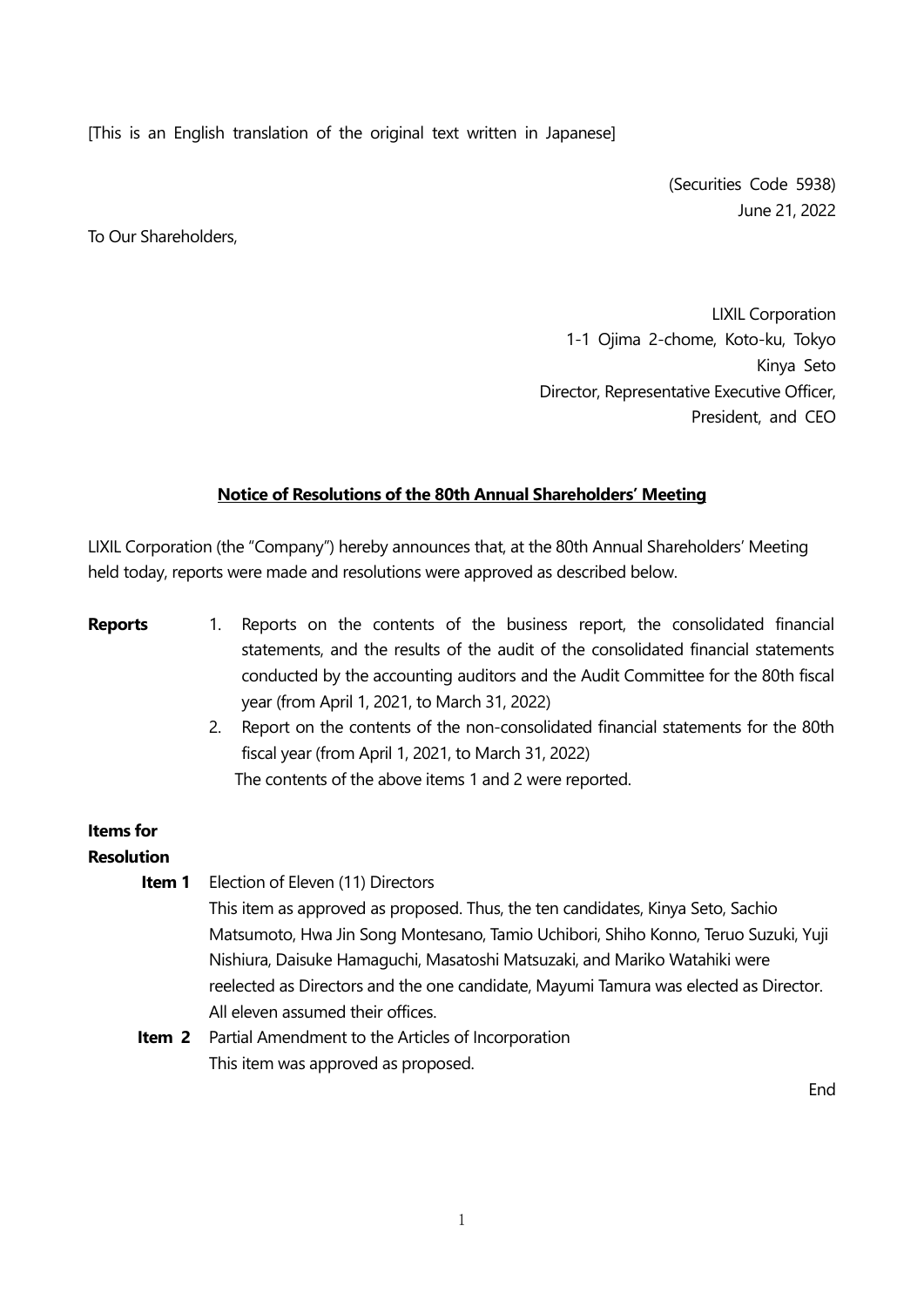#### **Appointment of Chairperson of the Board**

As a result of the resolution approved at the Board of Directors Meeting which was held after the 80th Annual Shareholders' Meeting, the following director was appointed as Chairperson of the Board of Directors and assumed office.

Chairperson of the Board of Directors **Masatoshi Matsuzaki** Masatoshi Matsuzaki

## **Appointments of the members of the Nomination Committee, Audit Committee, Compensation Committee, and the Governance Committee**

As a result of the resolution approved at the Board of Directors Meeting which was held after the 80th Annual Shareholders' Meeting, the following directors were appointed as members of the committees and assumed their offices.

#### Nomination Committee

| Chairperson    | Yuji Nishiura                                                            |
|----------------|--------------------------------------------------------------------------|
| <b>Members</b> | Shiho Konno, Daisuke Hamaguchi, Masatoshi Matsuzaki, and Mariko Watahiki |

### Audit Committee

| Chairperson | Teruo Suzuki                                   |
|-------------|------------------------------------------------|
| Members     | Tamio Uchibori, Shiho Konno, and Mayumi Tamura |

## Compensation Committee

| Chairperson    | Daisuke Hamaguchi                                  |
|----------------|----------------------------------------------------|
| <b>Members</b> | Tamio Uchibori, Yuji Nishiura, and Mariko Watahiki |

#### Governance Committee

| Chairperson | Masatoshi Matsuzaki                                                      |
|-------------|--------------------------------------------------------------------------|
| Members     | Tamio Uchibori, Shiho Konno, Teruo Suzuki, Mayumi Tamura, Yuji Nishiura, |
|             | Daisuke Hamaguchi, and Mariko Watahiki                                   |

## **Payment of the dividends for the end of the fiscal year**

The dividends for the end of the 80th fiscal year were resolved as 45 yen per share at the Board of Directors Meeting held on May 23, 2022. The "Receipt of the dividends for the end of the 80th fiscal year" was sent dated June 3. If you request for the dividends to be transferred to your account, please confirm the details of the "Dividend calculation notice" and "Information on where to transfer dividends", which was sent to you dated as of the same date.

The "Dividend calculation notice" enclosed in the above-mentioned dividend related documents also functions as the payment notification developed according to regulations under the act on special measures concerning taxation.